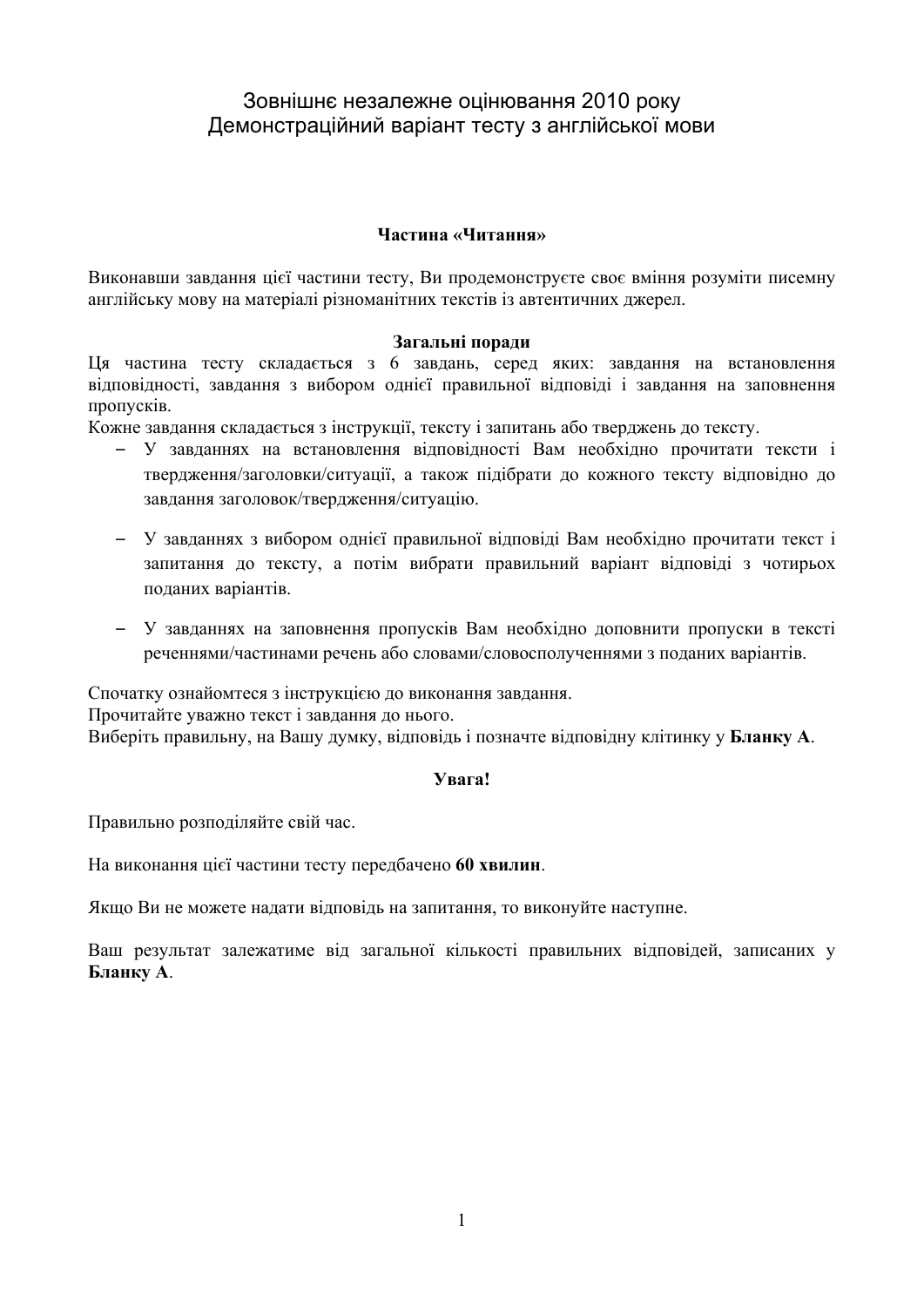# **Reading**

## **Task 1**

**Read the text below. Match choices (A–H ) to (1–5). There are three choices you do not need to use. Write your answers on the separate answer sheet.** 

## **Time Is on Your Side SATs and ACTs and applications – oh my! Here's how to get it all done and still save time for fun.**

Ask any high school student what the biggest challenge is, and chances are it'll have something to do with time management.

Finding enough hours in the day to stay on top of schoolwork, activities, jobs, and other responsibilities is a struggle for lots of students. But for high school seniors who are also trying to keep their grades up, ace the SAT or ACT, figure out where they'll spend the next four years of their lives, and get their college applications sent on time, it can seem all but impossible.

**Stay on Track** 

Here are some ways to help you build time management into your work habits:

- (1) Use a planner to write your schedule, list your activities, and note deadlines. Don't forget to update daily - it feels great to cross items off your to-do list!
- (2) If you get too obsessed with trying to create the perfect college application or visiting every campus on your list, you could get overwhelmed. Set realistic goals, such as completing at least one application a week, and stay focused on them. Many students find it helpful to break major goals into smaller, more achievable steps.
- **(3)** . Instead of hanging out with friends after school, get your homework done early and go out later. You'll be more relaxed if your work is done ahead of time.
- **A**Don't burn daylight time.
- **B** Ask for help.
- **C** Make progress step-by-step.
- **D** Seek balance.
- **E** Give yourself a break.
- **F** Stop faffing around.
- **G** Don't worry the small stuff.
- **H** Write it down
- (4) · If you're having trouble keeping up, don't be afraid to discuss it with your teachers. Don't necessarily expect any special treatment, but if you show that you're making an effort, they might just be willing to help.
- **(5)** . Getting a 90 instead of 100 on an occasional trigonometry test likely won't destroy your chances for a happy, fulfilling future, despite what you might be led to believe.

With careful time management and a dose of discipline, you might even find yourself with more free time than you thought possible!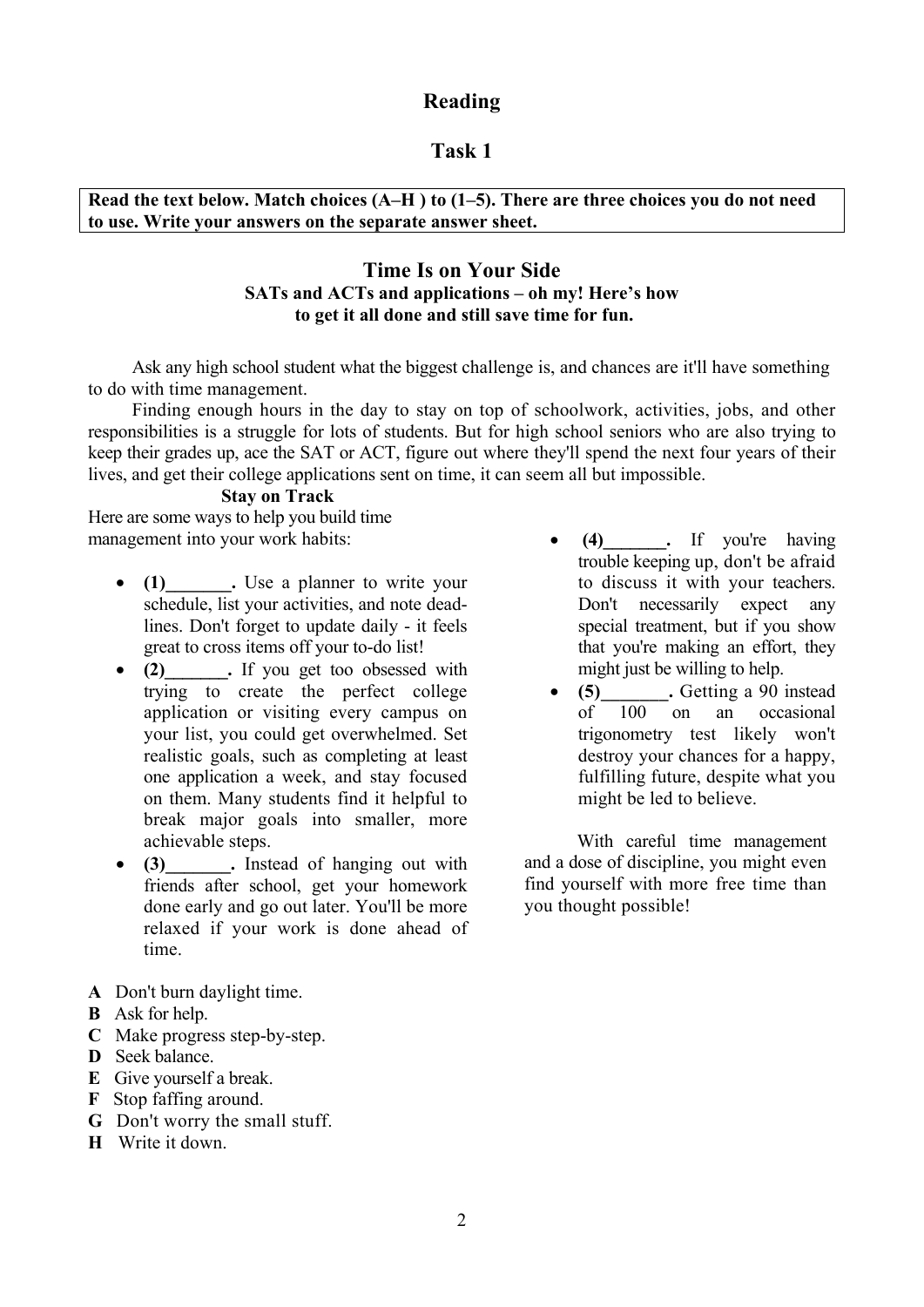**Read the text below. For questions (6–11) choose the correct answer (A, B, C, D). Write your answers on the separate answer sheet.** 

# **Using the Internet and CD-ROM Databases in the Library**

Bramley College now has full electronic information resources in the College Library to help you in your studies. On CD-ROM in the library we have about fifty databases, including many statistical sources. Want to know the average rainfall in Tokyo or the biggest export earner of Vanuaty? It's easy to find out. Whether you are in the School of Business or the School of Art and Design, it's all here for you.

You can conduct your own CD-ROM search for no charge, and you can print out your results on the library printers using your library photocopying card. Alternatively, you can download your results to disk, again for no charge, but bring your own formatted floppy disk or CD-ROM. If you are not sure how to conduct a search for yourself, library staff can do it for you, but we charge \$20 for this service, no matter how long or how short a time it takes.

All library workstations have broadband access to the Internet, so you can find the web-based information you need quickly and easily. If you are unfamiliar with using the Internet, help is available in several ways. You can start with the online tutorial Netstart; just click on the Netstart icon on the Main Menu. The tutorial will take you through the basic steps to using the Internet, at any time convenient to you. If you prefer, ask one of the librarians for internet advice (best at quiet times between 9.00 am and 11.30 am weekdays) or attend one of the introductory group sessions that are held in the first two weeks of each term. Sign your name on the list on the Library Bulletin Board to guarantee a place, as they are very popular.

A word of warning; demand for access to library workstations is very high, so you are strongly advised to book a workstation, and we have to limit your use to a maximum of one hour at any one time. Make your booking (for which you will receive a receipt) at the Information Desk or at the enquiry desks in the Media Services Area (Level I). Also, use of the computers is limited to Bramley students only, so you may be asked to produce your Student ID Card to make a booking, or while using the workstations.

- **6** To use the library printers, students must have
	- **A** a floppy disk.
	- **B** correct change in coins.
	- **C** a photocopying card.
	- **D** their own paper.

### **7** To copy search results to a floppy disk, students pay

- $A \t 820.$
- **B** no fee.
- **C** a fee based on actual costs.
- **D** a fee dependent on the time taken.
- **8** If library staff search for information on CD-ROM, students pay
	- **A** \$20.
	- **B** a service fee.
	- **C** a fee based on actual costs.
	- **D** a fee dependent on the time taken.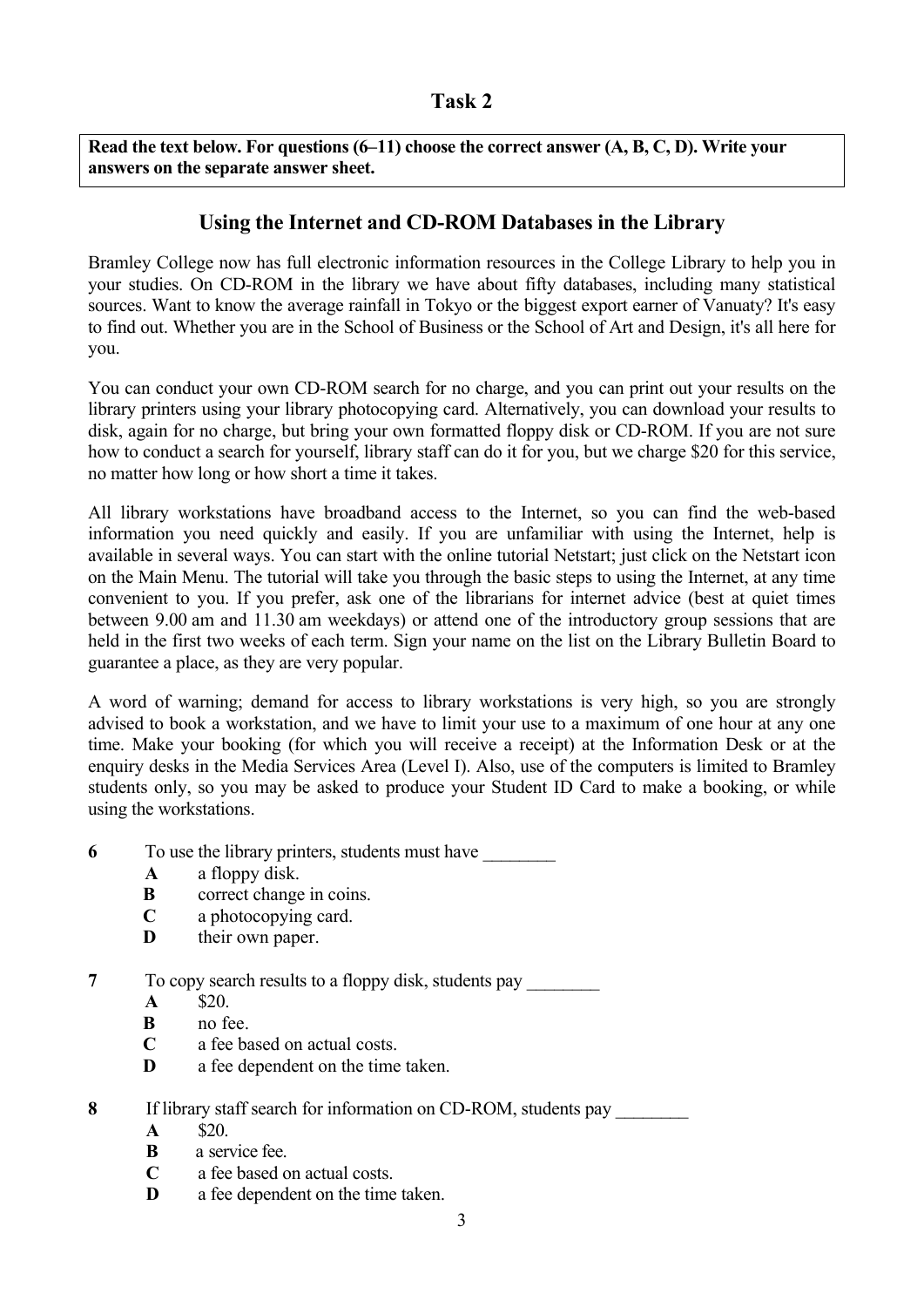- **9** Students can learn to use the Internet \_\_\_\_\_\_\_\_
	- **A** at all times.
	- **B** in the first two weeks of the term.
	- **C** Monday to Friday.
	- **D** between 9.00 am and 11.30 am.

**10** To ensure efficient access to the Library workstations, students should

- **A** queue to use a workstation in the Media Services Area.
- **B** reserve a time to use a workstation.
- **C** work in groups on one workstation.
- **D** conduct as many searches as possible at one time.
- **11** How long during one day may students use a library workstation?
	- **A** half an hour
	- **B** one hour
	- **C** two hours
	- **D** no limit

# **Task 3**

**Read the text below. Match choices (A–H) to (12–16). There are three choices you do not need to use. Write your answers on the separate answer sheet.** 

# **Mindful Matters**

*Rebecca Speechley* 

**12 \_\_\_\_\_\_\_\_** 

Canadian researchers found that volunteering can help to improve confidence, reduce blood pressure and boost your immune system. If you're mindful of other people's needs they'll be mindful of yours, so:

- Spend time with your children
- Do a good deed for a neighbour
- Give small but thoughtful gifts to your loved ones
- Be a considerate driver
- Be helpful for work colleagues
- Volunteer for a charity. Visit [www.timebank.org.uk](http://www.timebank.org.uk/) for opportunities
- Above all, do as you would be done by.

### **13 \_\_\_\_\_\_\_\_\_**

'Mindfulness can transform the way we tackle communication problems,' says Kate Carne. Practising being fully in the present helps us to choose how to respond in an argument.

'If someone makes you angry, and you're mindful then you'll deal with your feelings first. Concentrate on your breathing and work out exactly how you feel. Then you can approach the person who triggered your anger in a calm and rational manner.'

Treat people you meet with automatic acceptance, as if they were members of your family, and you'll find them easier to relate to on a friendly basis.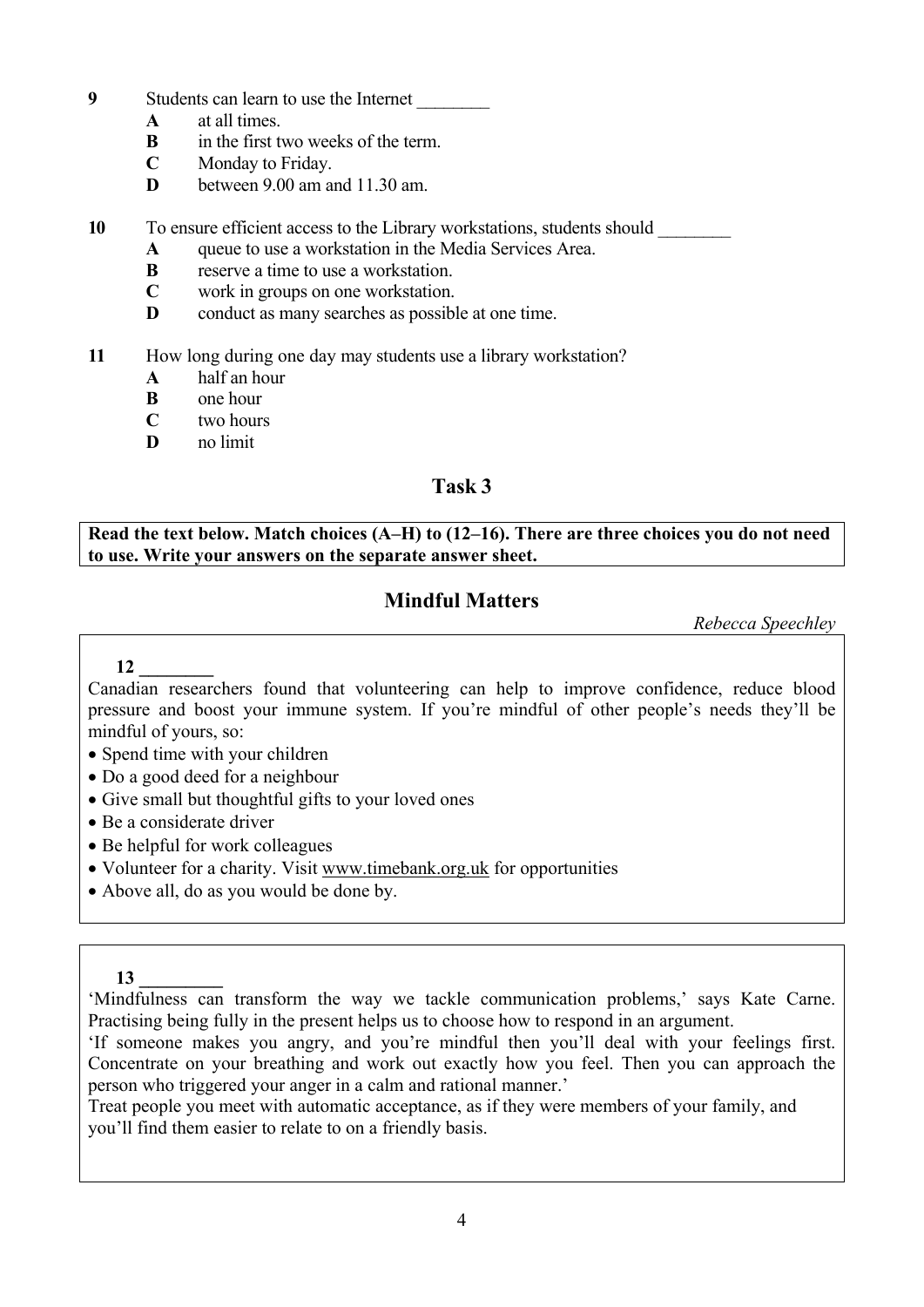#### **14 \_\_\_\_\_\_\_\_**

Mindfulness can help us reduce stress levels, according to research.

If you're feeling anxious, spend a few minutes concentrating on yourself, as you are, at that moment. Be aware of the chair you're sitting on, for example, and how it feels to be supported by it and think about your breathing.

'By doing this you move your mind and body almost immediately out of a frantic, stressful, "doing" mode and into a relaxing "being" mode,' explains Kate Carne. To feel more at peace with yourself, focus on what you have achieved during the day and not on what you haven't.

#### **15 \_\_\_\_\_\_\_\_**

Get great results from your workout in less time by being more mindful about your exercise routine. Sports psychologists suggest focusing on the muscles you're using, how they feel, and your breathing. Tune into how your bodyworks to improve its efficiency, and enjoy your exercise routine more. Dancing classes and team activities also give emotional support. Exercising outdoors improves wellbeing too, according to research from the University of Essex.'Green exercise' jogging or walking in the country - can significantly improve self-esteem and mood.

#### **16 \_\_\_\_\_\_\_\_**

The French tend to eat mindfully, paying attention to and enjoying everything that passes their lips. Research by the North American Association for the Study of Obesity suggests that overweight men and women ate fewer calories when they concentrated on what they were putting in their mouths. 'Eat slowly and chew properly,' says Mireille Guiliano, author of French Women Don't Get Fat (£12, Chatto& Windus).'Don't watch television or read the paper. Think only about what you are eating. Smell and enjoy every bite.'

- **A** Think of yourself.
- **B** Enjoy being active.
- **C** Be more selfless.
- **D** Savour the flavours.
- **E** Improve relationships.
- **F** Enjoy life as it is.
- **G** Create calm.
- **H**Do something.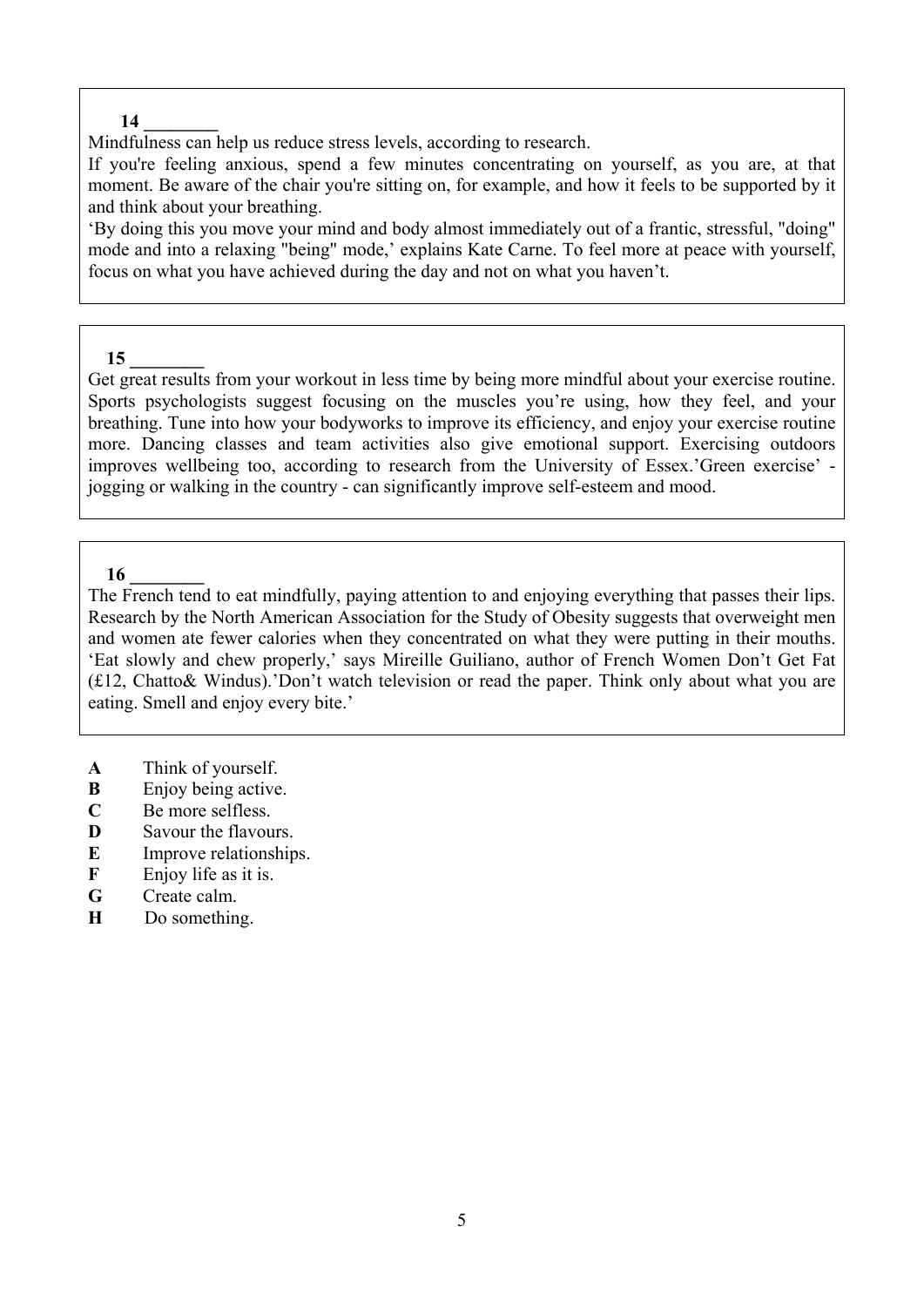# **Task 4**

**Read the text below. Choose from (A–H) the one which best fits each space (17**–**22). There are two choices you do not need to use. Write your answers on the separate answer sheet.** 

# **Going Places, on the Cheap**

Writers often travel unpredictable and uncommon paths. That's particularly – and literally – true for Matt Gross, who had the enviable task of traversing the globe in 90 days, chronicling his journey in a blog and **(17)** \_\_\_\_\_\_\_\_.

In May, he set out from New York City to Lisbon. In August, he ended his trip with a flight from Beijing to San Francisco. In between, Gross skipped around the world carrying his messenger bag, **(18)** \_\_\_\_\_\_\_\_, a host of gadgets for staying in touch, and a list of contacts culled from friends and readers.

Sounds sexy, but he wasn't on **(19)** \_\_\_\_\_\_\_\_. Gross is the paper's "Frugal Traveller," which means he has to operate on a tight budget. And, unlike a vacation, his time isn't his own.

"I'm on a Greek island right now," he said by phone in June. (He had already driven from Lisbon to Galecia, flown to Barcelona, hopped a bargain flight to Italy, taken a ferry to Croatia, and ridden **(20)** \_\_\_\_\_\_\_\_.) "I'd be perfectly happy to spend the next three days going to the exact same beach and eating food at the same restaurant. But my perfect vacation is not necessarily the same thing as anybody else's perfect vacation. So I try and do everything. I explore (21) let's this sort of constant rush."

With his editors, Gross decided to avoid some destinations, and purposely include others. He also wanted to simply see where the winds would take him. "I can't really narrow it down because in some ways I'm not (22) <sup>2</sup>, whe said mid-trip. "I don't care where I go; I'm just happy to go."

- **A**a very particular traveller
- **B** a bus to Montenegro and Albania
- **C** a long road trip around the continent
- **D** a three-month, spare-no-expense lark
- **E** a 28-inch rolling duffel
- **F** as a sixth-grader had written a story
- **G** a series of articles for *The New York Times*
- **H** as many of the beaches as possible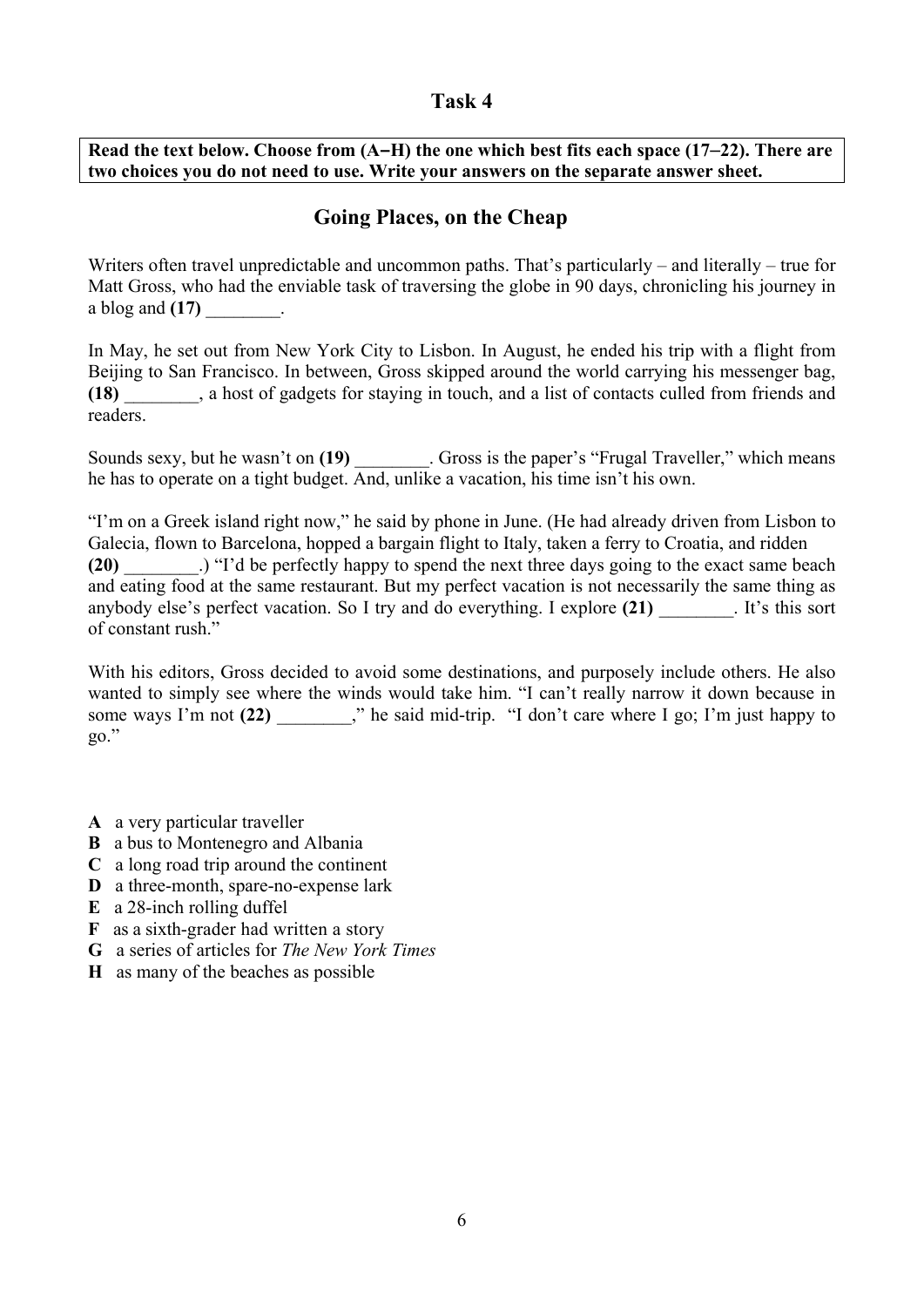# **Task 5**

**Read and complete the text below. For each of the empty space (23–34) choose the correct answer (A, B, C or D). Write your answers on the separate answer sheet.** 

## **A Winter Story**

*Written by: Tuesday F.* 

The night grew colder as Julie (23) through the snow. She had left because no one was home. Her mom was at work, her dad was with some coworkers, and her sister was probably out with her boyfriend at some wonderful ice rink or whatnot.

Julie didn't remember a Christmas where someone wasn't gone. It weighed down her heart **(24) \_\_\_\_\_\_\_\_** it had been carved out of lead and stuck inside her chest.

An older college couple passed Julie laughing and giggling. They seemed so happy just to be together, not caring about the snow or the muddy streets, nothing could (25) them.

Julie sighed and kept walking. She walked past an elderly couples house where they sat outside on a swing, holding hands. She stopped for a moment, examining them, wondering to herself what they were smiling and whispering about. The old lady (26) sight of Julie and called her to come. Julie obliged, stepping down the pathway to the porch. The old lady smiled, "Little girl, why are you out here all alone in this kind of weather, especially **(27) \_\_\_\_\_\_\_\_** this special night?" Julie shrugged shyly, stuffing her hands in her pockets before speaking up, "I have nothing really better to do and a walk helps me clear my thoughts."

The old lady watched in content, she stood up, **(28) \_\_\_\_\_\_\_\_** her ankle long skirt and went to the door. She turned back to Julie, "Well, can't let you leave without something, now can I?" She quickly called Julie to come in, (29) the door. Julie stepped inside to the warm house, looking around **(30)** the old paintings and what not. There was a living room to the left with a giant, glowing Christmas tree in the corner near the light fireplace.

The old lady stepped into a large kitchen with cookies, gingerbread houses, and other sweets scattered across the table and counters. She reached up into a cabinet, pulling down a pack of hot chocolate. She put a kettle on the stove and poured the pack into a small tea cup.

Julie made herself at home, wondering around the decorated sweets, studying them. When the old lady (31) **a** chair for herself, Julie did the same.

The kettle began (32) and the old lady rushed to the stove, quickly pulling it off and pouring the water into the cup. She (33) a spoon and started to stir the hot chocolate. She set the cup and spoon in front of Julie with a gentle smile.

Julie took the cup and held it up to her lips, (34) the liquid slowly trying her best not to burn herself. She set the cup gingerly back on the table, saying to the old lady, "Thank you very much."

The old lady smiled, "It is Christmas my dear, give and you shall receive. But I really don't expect to receive anything from you, dear, just my act of kindness today." Julie smiled wider and decided since no one was home at her house; she would stay her a little longer and talk to the old lady.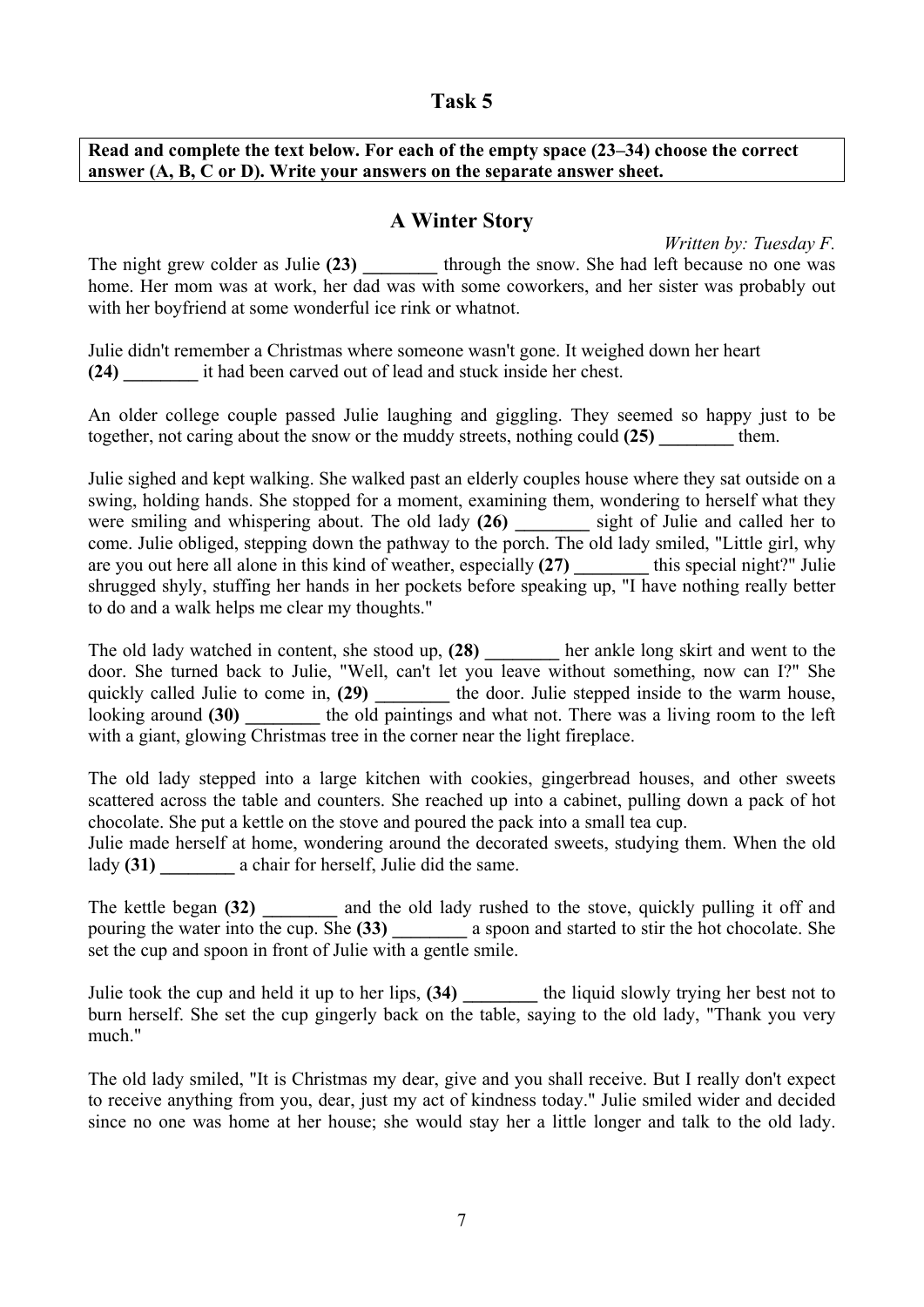|           |                                                                                                                                                              |                                                                                                                                                                                             |                                                                                                                                                                 | <b>D</b> travelled  |
|-----------|--------------------------------------------------------------------------------------------------------------------------------------------------------------|---------------------------------------------------------------------------------------------------------------------------------------------------------------------------------------------|-----------------------------------------------------------------------------------------------------------------------------------------------------------------|---------------------|
|           | B                                                                                                                                                            |                                                                                                                                                                                             |                                                                                                                                                                 | D because           |
|           |                                                                                                                                                              | C                                                                                                                                                                                           | D                                                                                                                                                               | segregate           |
|           |                                                                                                                                                              |                                                                                                                                                                                             |                                                                                                                                                                 | D observed          |
|           | B                                                                                                                                                            |                                                                                                                                                                                             | D                                                                                                                                                               | in                  |
|           |                                                                                                                                                              |                                                                                                                                                                                             |                                                                                                                                                                 | <b>D</b> flattening |
|           |                                                                                                                                                              |                                                                                                                                                                                             |                                                                                                                                                                 | D keeping           |
|           | B                                                                                                                                                            | C.                                                                                                                                                                                          |                                                                                                                                                                 | <b>D</b> through    |
|           |                                                                                                                                                              |                                                                                                                                                                                             |                                                                                                                                                                 | <b>D</b> pulled up  |
|           |                                                                                                                                                              |                                                                                                                                                                                             |                                                                                                                                                                 | <b>D</b> to squeal  |
|           |                                                                                                                                                              |                                                                                                                                                                                             | D                                                                                                                                                               | clutched            |
| ${\bf A}$ | B                                                                                                                                                            | C                                                                                                                                                                                           | D                                                                                                                                                               | taking off          |
|           | A went<br>A like<br>A differentiate<br><b>A</b> caught<br>A at<br>A ironing<br>A touching<br>A for<br>A pulled through<br>A to scream<br>A held<br>taking on | <b>B</b> strolled<br>as<br><b>B</b> share<br><b>B</b> saw<br>on<br><b>B</b> smoothing<br><b>B</b> holding<br>on<br><b>B</b> pulled on<br><b>B</b> to shout<br><b>B</b> grabbed<br>taking up | C walked<br>$C$ such as<br>separate<br>C noticed<br>$C$ during<br>$C$ stretching<br>$C$ taking<br>at<br>$C$ pulled off<br>$C$ to cry<br>$C$ caught<br>taking in |                     |

**Task 6** 

**Read the texts below. For each of the empty space (35–46) choose the correct answer (A, B, C or D). Write your answers on the separate answer sheet.** 

# **Who Scooped the First Ice-Cream Cone?**

*Joshua Korenblat*  Most ice-cream cones end the same way, (35) sweetly on the tongue. But how did the first ice-cream cone begin? Tales of the cone's invention **(36) \_\_\_\_\_\_\_\_** on one spot: the 1904 World's Fair in St. Louis, Missouri. In one story, an ice-cream vendor ran out of serving dishes and was rescued by Ernest Hamwi, a Syrian immigrant selling Middle Eastern waffles at the next stand. Another Syrian immigrant claimed it was his idea **(37) \_\_\_\_\_\_\_\_** a hot waffle, let it harden, then plop in the ice-cream. Yet a third claimant was former **(38) \_\_\_\_\_\_\_\_** acrobat Charles Menches, who is said to have peeled away one side of an ice-cream sandwich to make an (39) vase for flowers, then molded the other side to hold the remaining ice cream. Hamwi and Menches went on to create ice-cream-cone empires.

One earlier claim gets lost in the hubbub: Five months before the World's Fair, a patent **(40) \_\_\_\_\_\_\_\_** to candy-maker Italo Marchiony: "I claim as my invention … a molding apparatus for creating ice-cream cups and the like." If only he'd said cones.

| 35 |   | <b>A</b> to melt | <b>B</b> melting    |             | $C$ melt         | Ð | melted              |
|----|---|------------------|---------------------|-------------|------------------|---|---------------------|
| 36 |   | A converges      | <b>B</b> converge   |             | $C$ is converged |   | <b>D</b> converging |
| 37 |   | A rolls          | <b>B</b> rolling    |             | $C$ roll         | D | to roll             |
| 38 |   | A circuses       | <b>B</b> circuses'  |             | $C$ circus       |   | D circus'           |
| 39 |   | A improvised     | <b>B</b> improvises |             | $C$ improvising  | D | improvise           |
| 40 | A | awarded          | <b>B</b> is awarded | $\mathbf C$ | was awarded      | D | would be awarded    |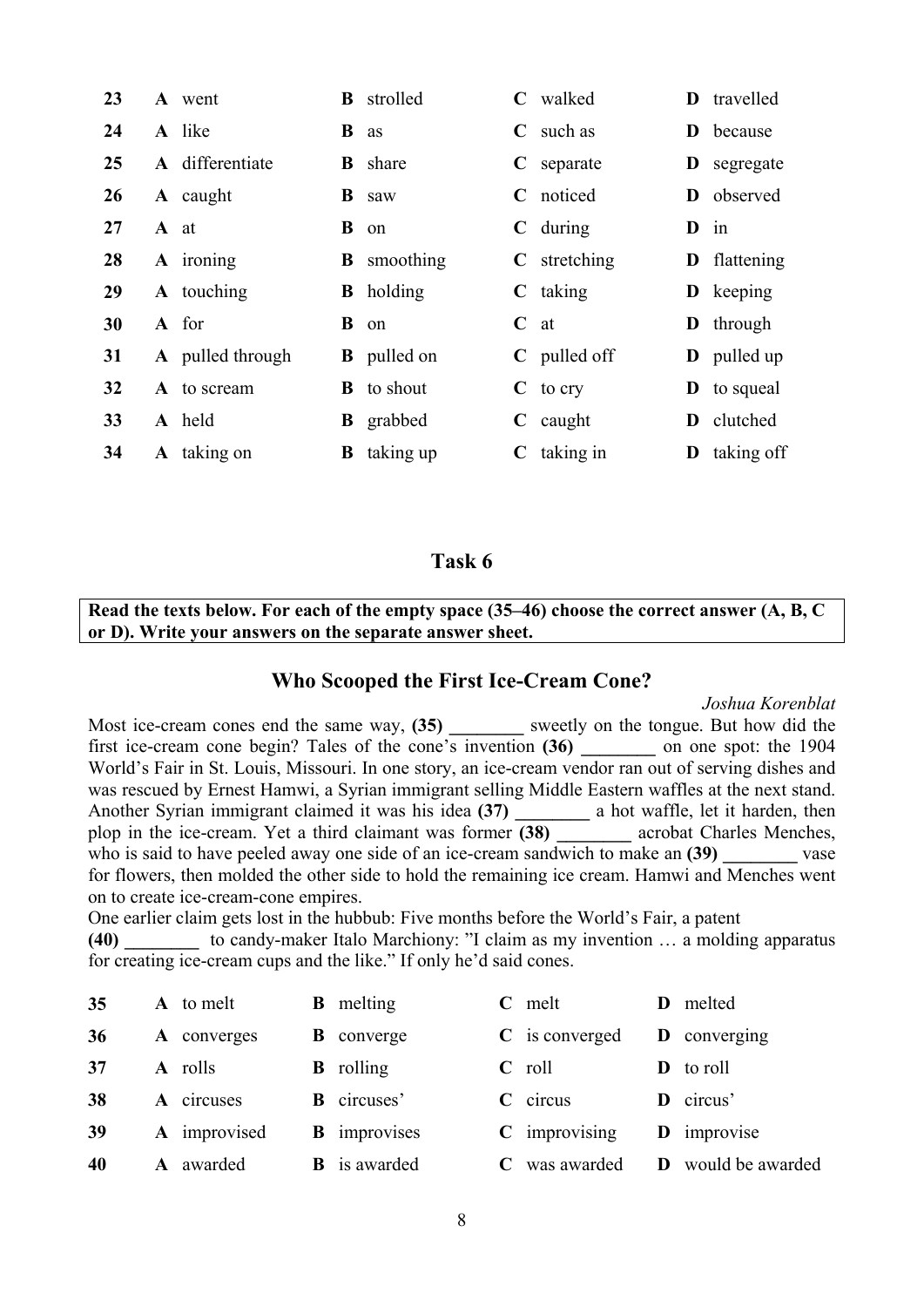### **Why Do We Have Eyebrows?**

In his (41) weird book *The Expressions of the Emotions in Man and Animals*, Charles Darwin maintained that human eyebrows (42) \_\_\_\_\_\_\_\_\_\_ from the vestigial remnants of the scattering of long hairs one finds in the very same place on other mammals, including chimps and dogs. But why were eyebrows preserved, while most of the rest of our hair was lost?

In accordance with (43) views on sex selection, he believed that those human hairs which remain are those which are (44) to the opposite sex.

However, another suggestion is that they're important for **(45) \_\_\_\_\_\_\_\_** facial expressions that are more easily recognised by other individuals in one's social group.

They also serve the practical purpose of stopping sweat and rain **(46)** down your forehead into your eyes.

| 41 |   | A surprises    |    | <b>B</b> surprising     | C surprised    |   | <b>D</b> surprisingly |
|----|---|----------------|----|-------------------------|----------------|---|-----------------------|
| 42 |   | A descended    |    | <b>B</b> were descended | $C$ descending |   | D descend             |
| 43 |   | A Darwin       | B. | Darwins                 | C Darwin's     |   | <b>D</b> Darwins'     |
| 44 |   | A attractively | B  | attracting              | C attractive   | D | attractiveness        |
| 45 |   | <b>A</b> form  |    | <b>B</b> forming        | C formed       | D | formation             |
| 46 | A | running        | B  | run                     | runs           | D | are running           |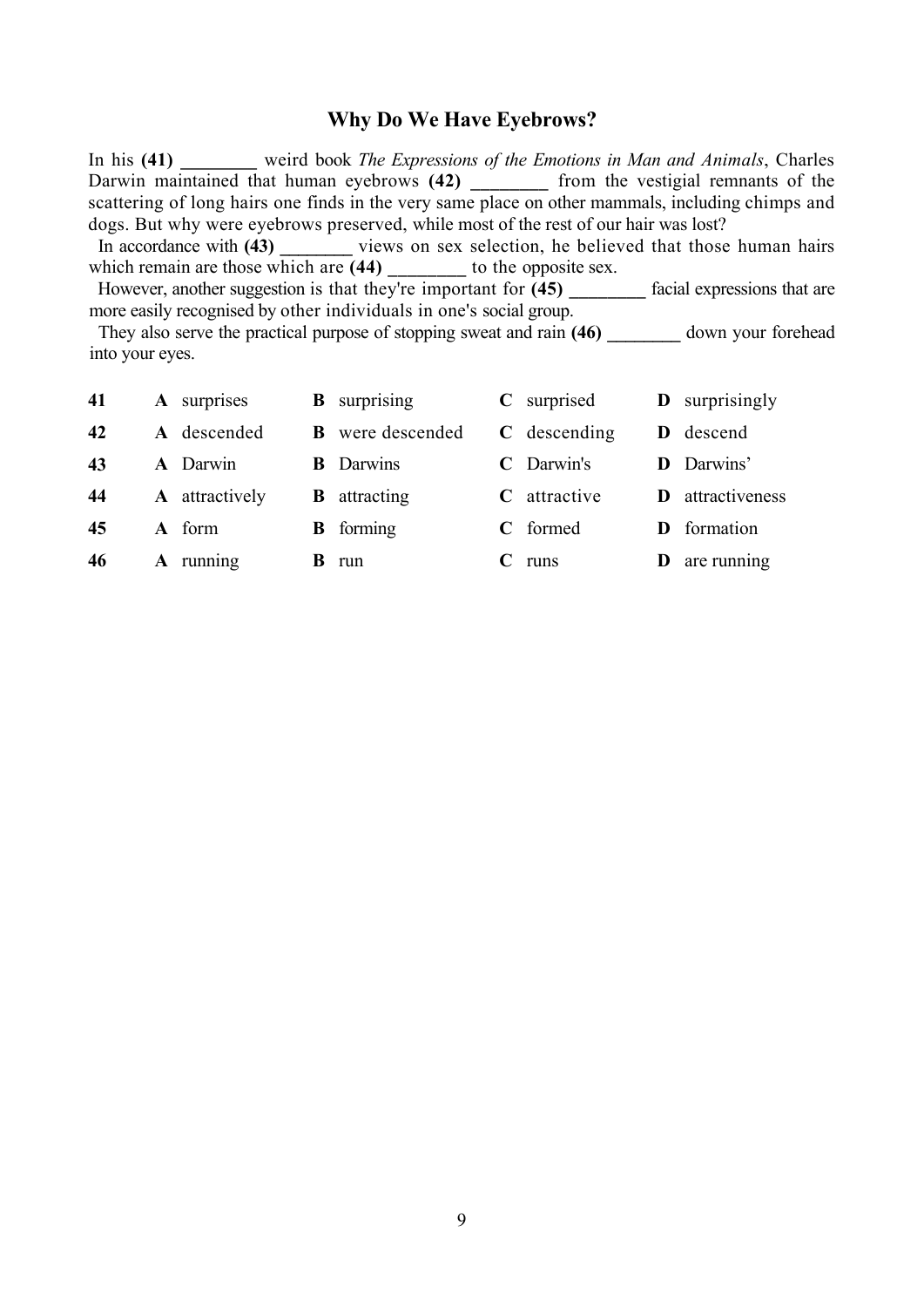#### **Частина «Письмо»**

Частина тесту «Письмо» складається із завдань на заповнення пропусків та завдання з розгорнутою відповіддю.

У завданнях на заповнення пропусків пропонується заповнити пропуски у тексті лексичними одиницями, необхідними, відповідно до контексту.

У завданні з розгорнутою відповіддю передбачається створення власного висловлення у письмовій формі відповідно до запропонованої комунікативної ситуації.

#### **Увага!**

Виконавши завдання у тестовому зошиті, запишіть відповіді в **бланк Б.** 

На виконання цієї частини тесту відводиться **60 хвилин**.

Роботи, написані нерозбірливо або такі, що містять **менше ніж 100 слів**, перевірятися не будуть.

Пам'ятайте, що писати на зворотній стороні **бланку Б не можна.**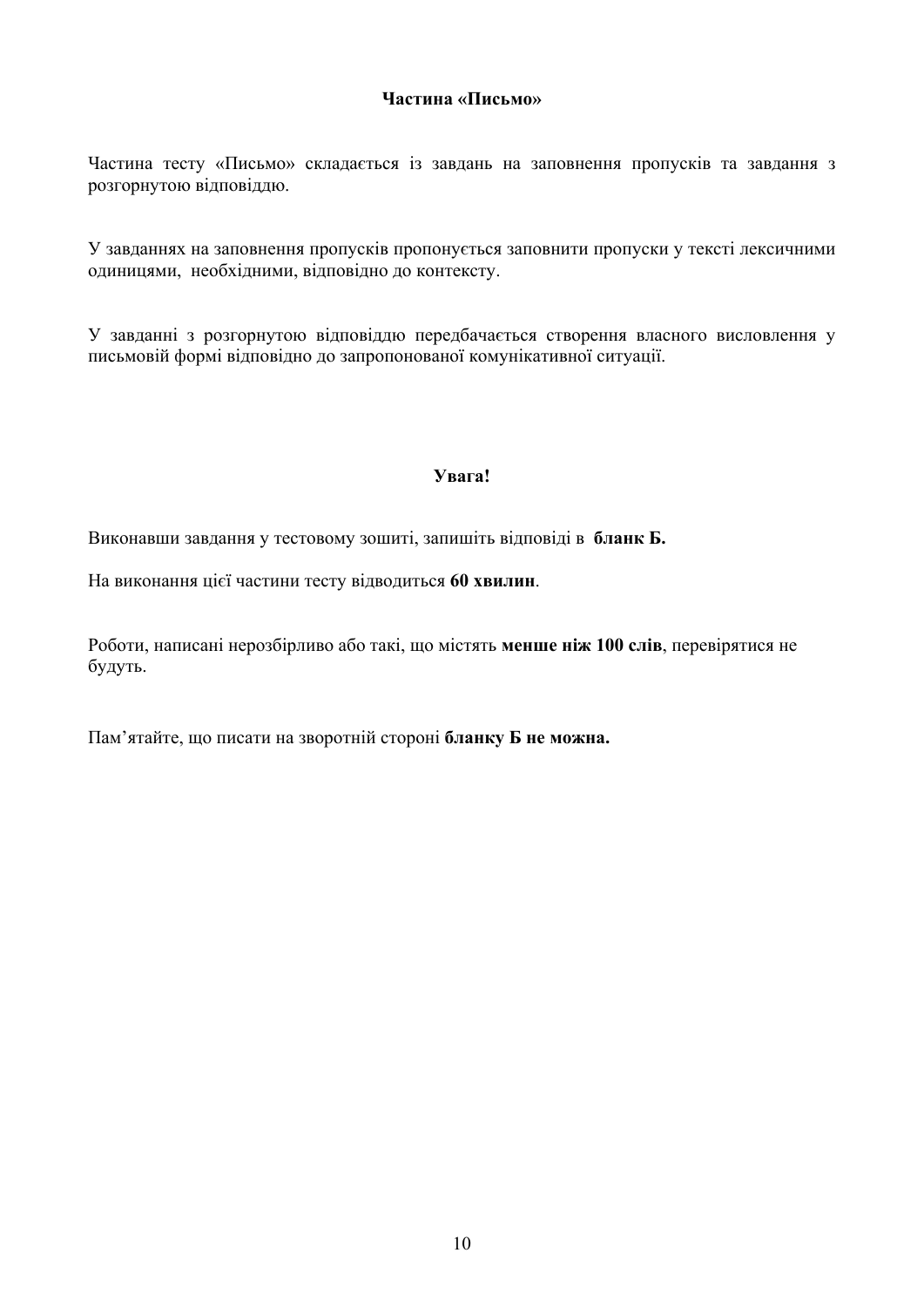## **Writing**

## **Task1**

**Read the text below. Fill in the each gap with the one word which best fits each space (47–50). Write your answers on the separate answer sheet.** 

## **Love to Hear Percussion**

Asheville dances to the beat of its own drum in more ways than one. **(47)** you happen to be strolling downtown **(48)** a Friday night, you'll no doubt get caught up in the spontaneous beat of the weekly drum circle at Pritchard Park.

Weather permitting, local drummers of all ages and talents gather every Friday evening to show off their **(49)** skills. The energetic vibe usually attracts a crowd that dances up a storm. It's a tradition that's been shaping Asheville character for **(50) \_\_\_\_\_\_\_\_** than a decade.

## **Task 2**

**51.** Some days ago you returned from your trip to London and discovered that you had left your small bag at a hotel. Write a letter to the manager of the hotel and say:

- why you are writing
- what the bag is like and what there was in it
- why the bag is important for you

And ask

– how to get it back

Write a letter of at least 100 words. Do not write any dates and addresses. Start your letter with

 $\mathcal{L}_\mathcal{L} = \mathcal{L}_\mathcal{L} = \mathcal{L}_\mathcal{L} = \mathcal{L}_\mathcal{L} = \mathcal{L}_\mathcal{L} = \mathcal{L}_\mathcal{L} = \mathcal{L}_\mathcal{L} = \mathcal{L}_\mathcal{L} = \mathcal{L}_\mathcal{L} = \mathcal{L}_\mathcal{L} = \mathcal{L}_\mathcal{L} = \mathcal{L}_\mathcal{L} = \mathcal{L}_\mathcal{L} = \mathcal{L}_\mathcal{L} = \mathcal{L}_\mathcal{L} = \mathcal{L}_\mathcal{L} = \mathcal{L}_\mathcal{L}$  $\mathcal{L}_\mathcal{L} = \mathcal{L}_\mathcal{L} = \mathcal{L}_\mathcal{L} = \mathcal{L}_\mathcal{L} = \mathcal{L}_\mathcal{L} = \mathcal{L}_\mathcal{L} = \mathcal{L}_\mathcal{L} = \mathcal{L}_\mathcal{L} = \mathcal{L}_\mathcal{L} = \mathcal{L}_\mathcal{L} = \mathcal{L}_\mathcal{L} = \mathcal{L}_\mathcal{L} = \mathcal{L}_\mathcal{L} = \mathcal{L}_\mathcal{L} = \mathcal{L}_\mathcal{L} = \mathcal{L}_\mathcal{L} = \mathcal{L}_\mathcal{L}$  $\mathcal{L}_\mathcal{L} = \mathcal{L}_\mathcal{L} = \mathcal{L}_\mathcal{L} = \mathcal{L}_\mathcal{L} = \mathcal{L}_\mathcal{L} = \mathcal{L}_\mathcal{L} = \mathcal{L}_\mathcal{L} = \mathcal{L}_\mathcal{L} = \mathcal{L}_\mathcal{L} = \mathcal{L}_\mathcal{L} = \mathcal{L}_\mathcal{L} = \mathcal{L}_\mathcal{L} = \mathcal{L}_\mathcal{L} = \mathcal{L}_\mathcal{L} = \mathcal{L}_\mathcal{L} = \mathcal{L}_\mathcal{L} = \mathcal{L}_\mathcal{L}$  $\mathcal{L}_\mathcal{L} = \{ \mathcal{L}_\mathcal{L} = \{ \mathcal{L}_\mathcal{L} = \{ \mathcal{L}_\mathcal{L} = \{ \mathcal{L}_\mathcal{L} = \{ \mathcal{L}_\mathcal{L} = \{ \mathcal{L}_\mathcal{L} = \{ \mathcal{L}_\mathcal{L} = \{ \mathcal{L}_\mathcal{L} = \{ \mathcal{L}_\mathcal{L} = \{ \mathcal{L}_\mathcal{L} = \{ \mathcal{L}_\mathcal{L} = \{ \mathcal{L}_\mathcal{L} = \{ \mathcal{L}_\mathcal{L} = \{ \mathcal{L}_\mathcal{$  $\mathcal{L}_\mathcal{L} = \{ \mathcal{L}_\mathcal{L} = \{ \mathcal{L}_\mathcal{L} = \{ \mathcal{L}_\mathcal{L} = \{ \mathcal{L}_\mathcal{L} = \{ \mathcal{L}_\mathcal{L} = \{ \mathcal{L}_\mathcal{L} = \{ \mathcal{L}_\mathcal{L} = \{ \mathcal{L}_\mathcal{L} = \{ \mathcal{L}_\mathcal{L} = \{ \mathcal{L}_\mathcal{L} = \{ \mathcal{L}_\mathcal{L} = \{ \mathcal{L}_\mathcal{L} = \{ \mathcal{L}_\mathcal{L} = \{ \mathcal{L}_\mathcal{$  $\mathcal{L}_\mathcal{L} = \mathcal{L}_\mathcal{L} = \mathcal{L}_\mathcal{L} = \mathcal{L}_\mathcal{L} = \mathcal{L}_\mathcal{L} = \mathcal{L}_\mathcal{L} = \mathcal{L}_\mathcal{L} = \mathcal{L}_\mathcal{L} = \mathcal{L}_\mathcal{L} = \mathcal{L}_\mathcal{L} = \mathcal{L}_\mathcal{L} = \mathcal{L}_\mathcal{L} = \mathcal{L}_\mathcal{L} = \mathcal{L}_\mathcal{L} = \mathcal{L}_\mathcal{L} = \mathcal{L}_\mathcal{L} = \mathcal{L}_\mathcal{L}$  $\mathcal{L}_\mathcal{L} = \mathcal{L}_\mathcal{L} = \mathcal{L}_\mathcal{L} = \mathcal{L}_\mathcal{L} = \mathcal{L}_\mathcal{L} = \mathcal{L}_\mathcal{L} = \mathcal{L}_\mathcal{L} = \mathcal{L}_\mathcal{L} = \mathcal{L}_\mathcal{L} = \mathcal{L}_\mathcal{L} = \mathcal{L}_\mathcal{L} = \mathcal{L}_\mathcal{L} = \mathcal{L}_\mathcal{L} = \mathcal{L}_\mathcal{L} = \mathcal{L}_\mathcal{L} = \mathcal{L}_\mathcal{L} = \mathcal{L}_\mathcal{L}$  $\mathcal{L}_\mathcal{L} = \mathcal{L}_\mathcal{L} = \mathcal{L}_\mathcal{L} = \mathcal{L}_\mathcal{L} = \mathcal{L}_\mathcal{L} = \mathcal{L}_\mathcal{L} = \mathcal{L}_\mathcal{L} = \mathcal{L}_\mathcal{L} = \mathcal{L}_\mathcal{L} = \mathcal{L}_\mathcal{L} = \mathcal{L}_\mathcal{L} = \mathcal{L}_\mathcal{L} = \mathcal{L}_\mathcal{L} = \mathcal{L}_\mathcal{L} = \mathcal{L}_\mathcal{L} = \mathcal{L}_\mathcal{L} = \mathcal{L}_\mathcal{L}$  $\mathcal{L}_\mathcal{L} = \mathcal{L}_\mathcal{L} = \mathcal{L}_\mathcal{L} = \mathcal{L}_\mathcal{L} = \mathcal{L}_\mathcal{L} = \mathcal{L}_\mathcal{L} = \mathcal{L}_\mathcal{L} = \mathcal{L}_\mathcal{L} = \mathcal{L}_\mathcal{L} = \mathcal{L}_\mathcal{L} = \mathcal{L}_\mathcal{L} = \mathcal{L}_\mathcal{L} = \mathcal{L}_\mathcal{L} = \mathcal{L}_\mathcal{L} = \mathcal{L}_\mathcal{L} = \mathcal{L}_\mathcal{L} = \mathcal{L}_\mathcal{L}$ 

*Dear Sir or Madam,*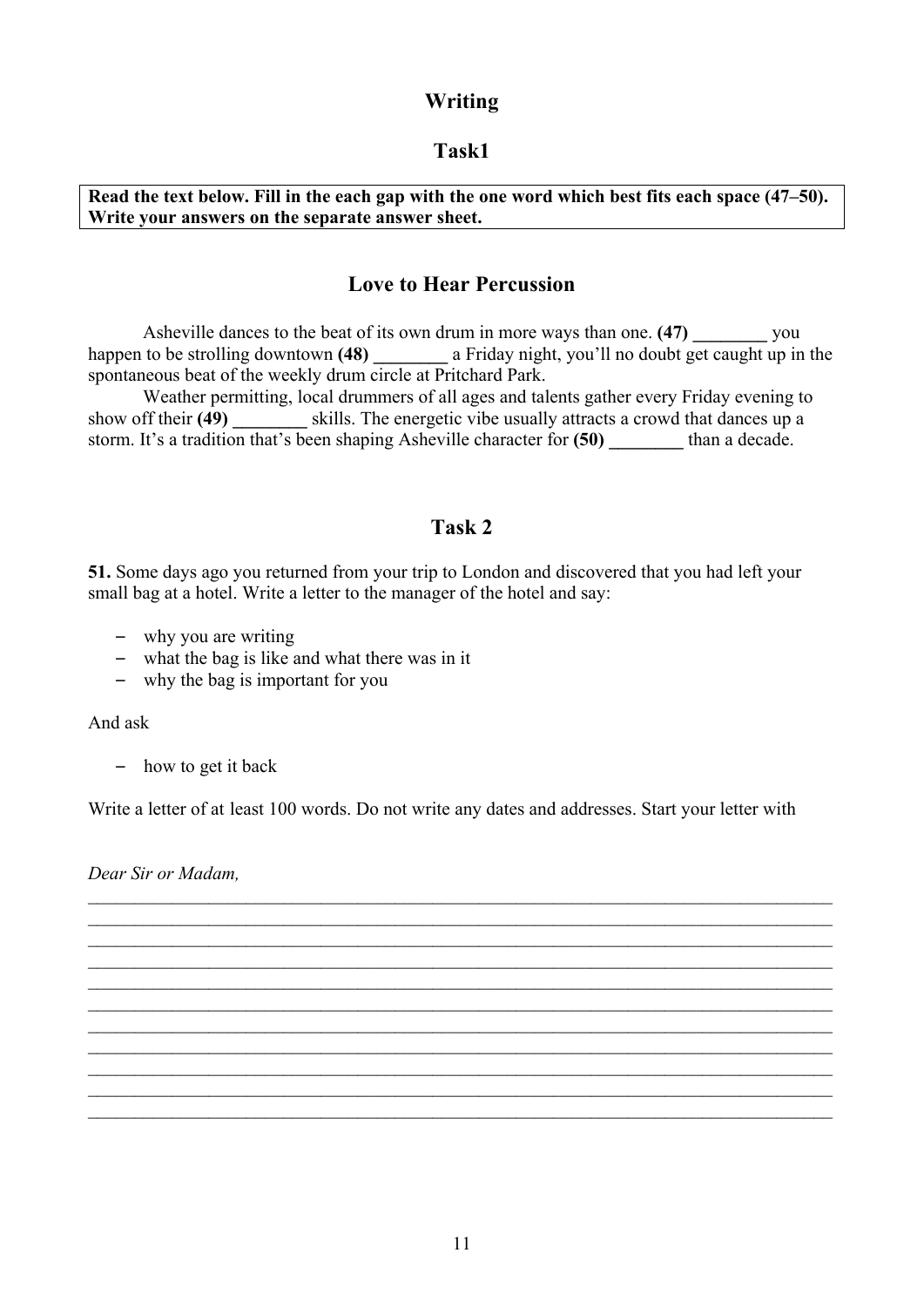Відповіді до завдань демонстраційного варіанта тесту з англійської мови

| $N_2$<br>завдання       | Відповіді      | $N_2$<br>завдання | Відповіді      | $N_2$<br>завдання | Відповіді      |  |  |
|-------------------------|----------------|-------------------|----------------|-------------------|----------------|--|--|
| $\mathbf{1}$            | H              | 18                | E              | 35                | B              |  |  |
| $\boldsymbol{2}$        | D              | 19                | D              | 36                | $\mathbf B$    |  |  |
| 3                       | A              | 20                | B              | 37                | D              |  |  |
| $\overline{\mathbf{4}}$ | B              | 21                | H              | 38                | $\mathcal{C}$  |  |  |
| 5                       | G              | 22                | $\mathbf{A}$   | 39                | A              |  |  |
| 6                       | Ć              | 23                | $\overline{C}$ | 40                | $\overline{C}$ |  |  |
| 7                       | B              | 24                | $\mathbf{A}$   | 41                | D              |  |  |
| 8                       | A              | 25                | $\overline{C}$ | 42                | $\mathbf B$    |  |  |
| 9                       | A              | 26                | $\mathbf{A}$   | 43                | $\overline{C}$ |  |  |
| 10                      | B              | 27                | B              | 44                | $\overline{C}$ |  |  |
| 11                      | B              | 28                | D              | 45                | $\mathbf B$    |  |  |
| 12                      | $\overline{C}$ | 29                | $\mathbf B$    | 46                | $\mathbf{A}$   |  |  |
| 13                      | E              | 30                | $\overline{C}$ | 47                | if             |  |  |
| 14                      | G              | 31                | D              | 48                | on             |  |  |
| 15                      | B              | 32                | $\mathbf{A}$   | 49                | drumming       |  |  |
| 16                      | D              | 33                | $\mathbf B$    | 50                | more           |  |  |
| 17                      | G              | 34                | $\overline{C}$ |                   |                |  |  |

# Критерії оцінювання письмового висловлення (завдання № 51) з англійської мови

**Змістове наповнення –** Опрацювання умов, зазначених у ситуації (4 умови).

Кількість балів – 0 – 8 тестових балів

**тестових бали** – кожна умова опрацьована **повністю**.

**тестовий бал** – кожна умова, яка **лише згадана**.

**тестових балів** – умова **не опрацьована**.

# **Структура тексту та зв'язність**

Кількість балів – 0 – 8 тестових балів

### *Логічність і послідовність викладу.*

**тестових бали** – письмове висловлення побудовано логічно й послідовно.

**тестовий бал** – логічність і послідовність викладу **частково** порушено.

**тестових балів** – логіка викладу відсутня, робота складається з набору речень.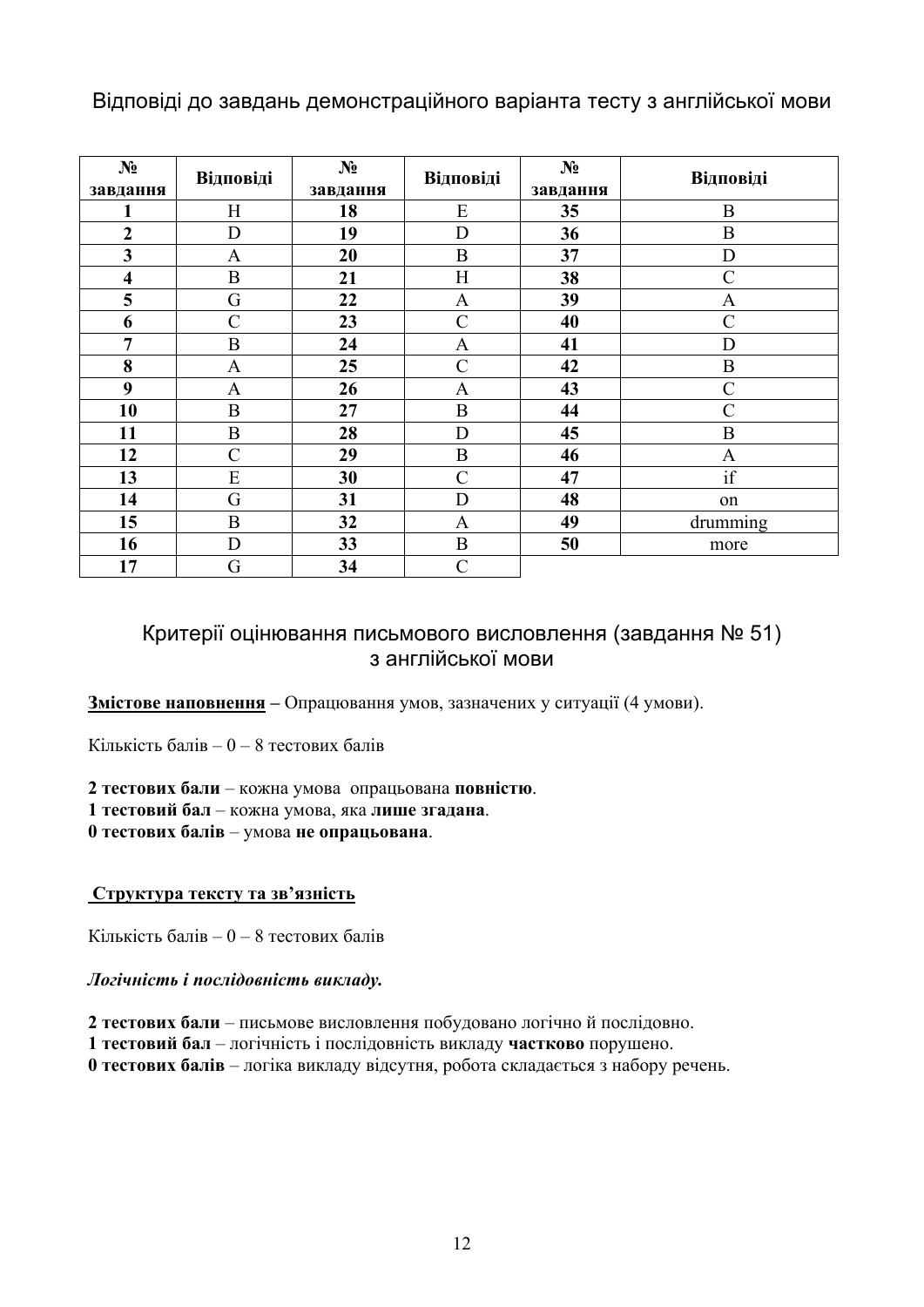#### *Зв'язність, наявність з'єднувальних елементів у тексті.*

**2 тестових бали** – з'єднувальні елементи (сполучники сурядності *and, but* та підрядності *because, so, if, when, that, that is why* тощо, а також слова-зв'язки *which, that, who* та інші) наявні.

**1 тестовий бал** – з'єднувальні елементи наявні частково.

**0 тестових балів** – з'єднувальні елементи відсутні.

*Відповідність письмового висловлення заданому формату (твір, лист (особистий, діловий), оголошення, записка тощо).* 

**2 тестових бали** – стиль висловлення, ознаки відповідно до формату тексту **повністю** відповідають меті написання.

**1 тестовий бал** – стиль висловлення, ознаки відповідно до формату тексту **частково** відповідають меті написання, наявні порушення.

**0 тестових балів** – ознаки відповідно до формату тексту **не відповідають** меті написання висловлення або **відсутні**.

#### *Поділ тексту на абзаци.*

**2 тестових бали** – робота структурована за абзацами.

**1 тестовий бал** – робота **частково** структурована за абзацами.

**0 тестових балів** – робота **не структурована** за абзацами.

**Використання лексики** - **л**ексична наповнюваність; володіння лексичним матеріалом.

Кількість балів – 0 – 4 тестових бали

**4 тестових бали** – використаний широкий спектр лексичних одиниць, лексичний матеріал вжито адекватно.

**3 тестових бали** – використаний достатній словниковий запас. Можлива наявність кількох лексичних помилок, які не впливають на адекватність сприйняття тексту.

**2 тестових бали** – недостатній словниковий запас. Наявні лексичні помилки, що заважають адекватному сприйняттю окремих висловлювань (речень).

**1 тестовий бал** – недостатній словниковий запас. Неадекватне використання лексики, що утруднює процес розуміння цілих фрагментів тексту.

**0 тестових балів** – через велику кількість лексичних помилок зміст висловлення незрозумілий.

**Використання граматики** – морфологія; синтаксис; орфографія.

Кількість балів – 0 – 4 тестових бали

**4 тестових бали** – робота не містить помилок або наявні окремі помилки (не більше трьох помилок), що не заважають розумінню написаного, крім помилок на

- вживання числа і особи в дієслівних часових формах,
- вживання артиклів (основні правила),
- порушення порядку слів у реченні,
- вживання частки *to* з інфінітивом,
- вживання незлічуваних іменників (типу *advice*)
- вживання умовних речень